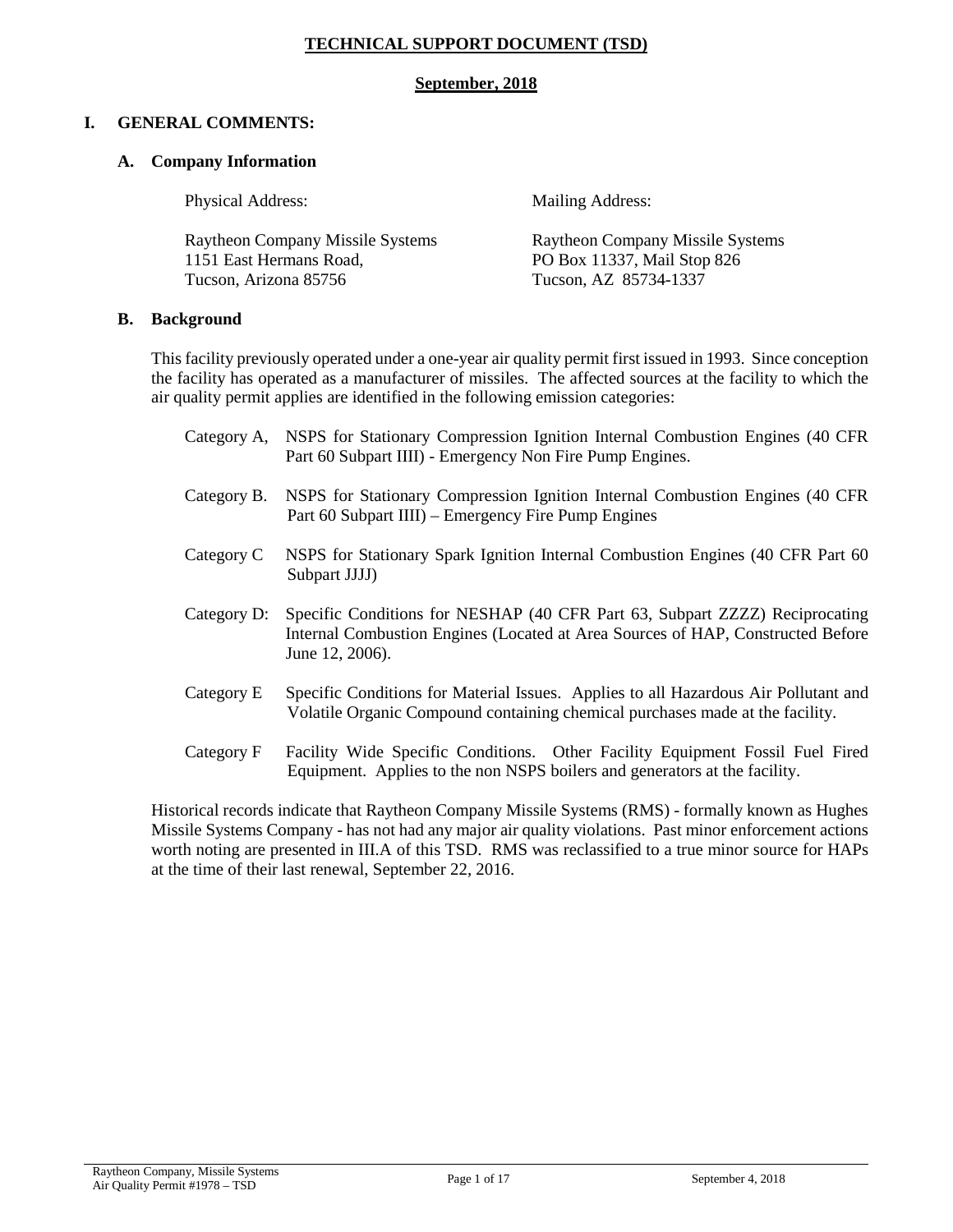The Table below summarizes the permit actions taken since the last permit renewal, September 22, 2016.

| Date Received/<br><b>Approved</b> | <b>Permit Action</b>                                                                                                                                                                  |  |
|-----------------------------------|---------------------------------------------------------------------------------------------------------------------------------------------------------------------------------------|--|
| Received<br>12/14/2016            | 1978-102P Permit Amendment:                                                                                                                                                           |  |
| Approved<br>02/22/2017            | Correct minor discrepancies on equipment list and added an<br>emergency generator (Equipment ID 10009232) that was left off of<br>the equipment list contained in the renewal permit. |  |
| Received<br>02/02/2017            | 1978-103P Permit Amendment:                                                                                                                                                           |  |
| Approved<br>02/02/2017            | Removal of two emergency generators (Equipment ID 10010273 &<br>10010283) and the addition of a new emergency generator to the<br>equipment list (Equipment ID 33417385).             |  |
| Received<br>08/03/2017            | 1978:104P Permit Amendment:                                                                                                                                                           |  |
| Approved<br>08/30/2017            | Addition of two new emergency generators (Temporary ID 917-3 &<br>917-4) and equipment updates and corrections.                                                                       |  |
| Received<br>11/13/2017            | 1978-105P Permit Amendment:                                                                                                                                                           |  |
| Approved<br>12/29/2017            | Removal of a boiler (ID100105515) and equipment serial numbers<br>and ID number updates (ID 34379350 & 34379351).                                                                     |  |
| Received<br>04/13/2018            | 1978-106P Minor Revision                                                                                                                                                              |  |
| Approved<br>06/06/2018            | Addition of three 2.2 MMBTU Natural Gas Boilers (34379585,<br>34379584 & 343795853)                                                                                                   |  |
| Received<br>04/25/2018            | 1978-107P Facility Change without Permit Revision                                                                                                                                     |  |
| Approved<br>06/06/2018            | Addition of five Emergency Generators (Temporary ID TBD - 1<br>through $TBD - 5$ ). The Mitsubishi engines incorporated into the<br>generators are rated at 2,923 BHP each.           |  |
| Received<br>07/10/2018            | 1978-108P Permit Amendment:                                                                                                                                                           |  |
| Approved<br>09/04/2018            | Addition of the ID and Serial Numbers to the equipment list in the<br>permit for the 5 emergency generators added under permit action<br>1978-107P.                                   |  |

# **Summary of Permit Actions Within the Current Permit Term**

# **C. Attainment Classification**

The facility is located in an area that is in attainment for all pollutants.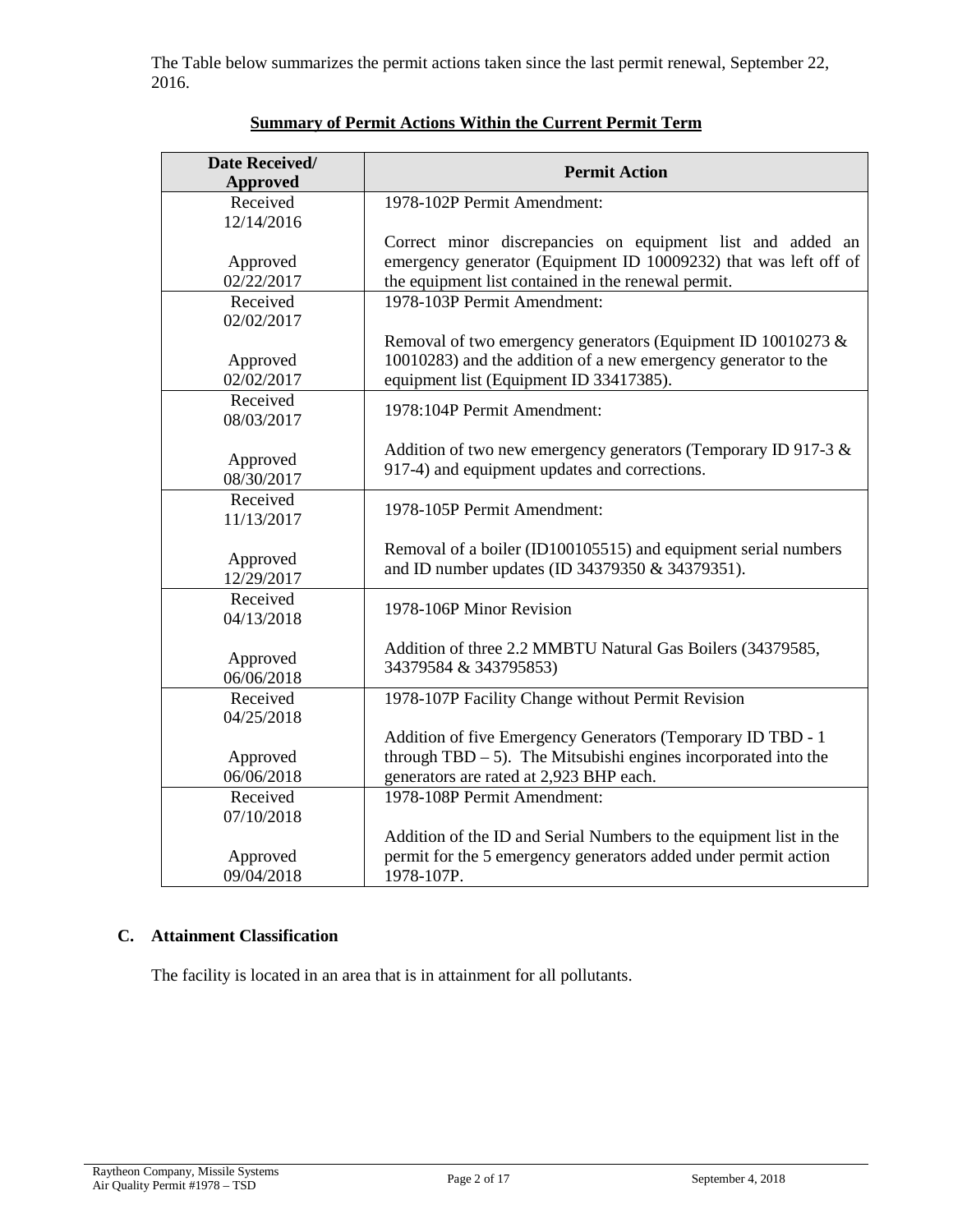### **II. SOURCE DESCRIPTION:**

## **A. Process Description**

RMS designs, develops and assembles defense systems. Two significant process related activities produce air emissions, namely, plant-wide chemical purchases and fuel fired equipment.

RMS operates as a true minor source for nitrogen oxide  $(NO<sub>X</sub>)$  and for all other pollutants.

#### **B. Air Pollution Control Equipment**

The following types of air pollution control equipment are used at RMS:

• Paint Booth Filters

All confined paint spraying operations are equipped with filter systems rated for the control of ≥96% overspray. This level of control is required at a minimum pursuant to Pima County Code (PCC) 17.16.400.C.1.

 $\bullet$  Low NO<sub>X</sub> Burners

One 5.58 MMBtu Trane Direct Fired Absorption Chiller (model ABS-M7A, serial L96L08808) is equipped with a direct fired burner rated  $\langle 30ppm NO_X$ . This air pollution control device is an integral part of the emission unit and is thus not required to be written into the permit as a specific condition to ensure compliance with the facility wide emission rate. Modifications or new equipment installations (including, but not limited to, usage of fuels not specified within the permit) that increase emissions to or above the emission limits shall require a significant permit revision.

• Dust Collectors

Dust collectors are connected to particulate generating operations (e.g., abrasive blasting, wood working, surface grinding, etc) and are equipped with dry filter systems.

A canopy-type hood is readily available on all equipment to capture fume emissions from the facility operations. All emissions collected in this manner are directed to each assigned process baghouse.

## **III. REGULATORY HISTORY**

## **A. Testing & Inspections**

The facility has been permitted since 1993 and has undergone regular inspections to date. Past minor enforcement actions worth noting are:

May 2000:

• Failure to limit the hours of operation of a fuel fired generator to 500 hours per rolling 12 month period as specified in the permit;

[This enforcement action was adequately resolved and subsequently closed in June 2000.]

#### March 2001:

- Failure to submit written notification for start-up of a new diesel generator;
- Failure to submit written notification for the addition of a dual-spindle filament winder in building #815; and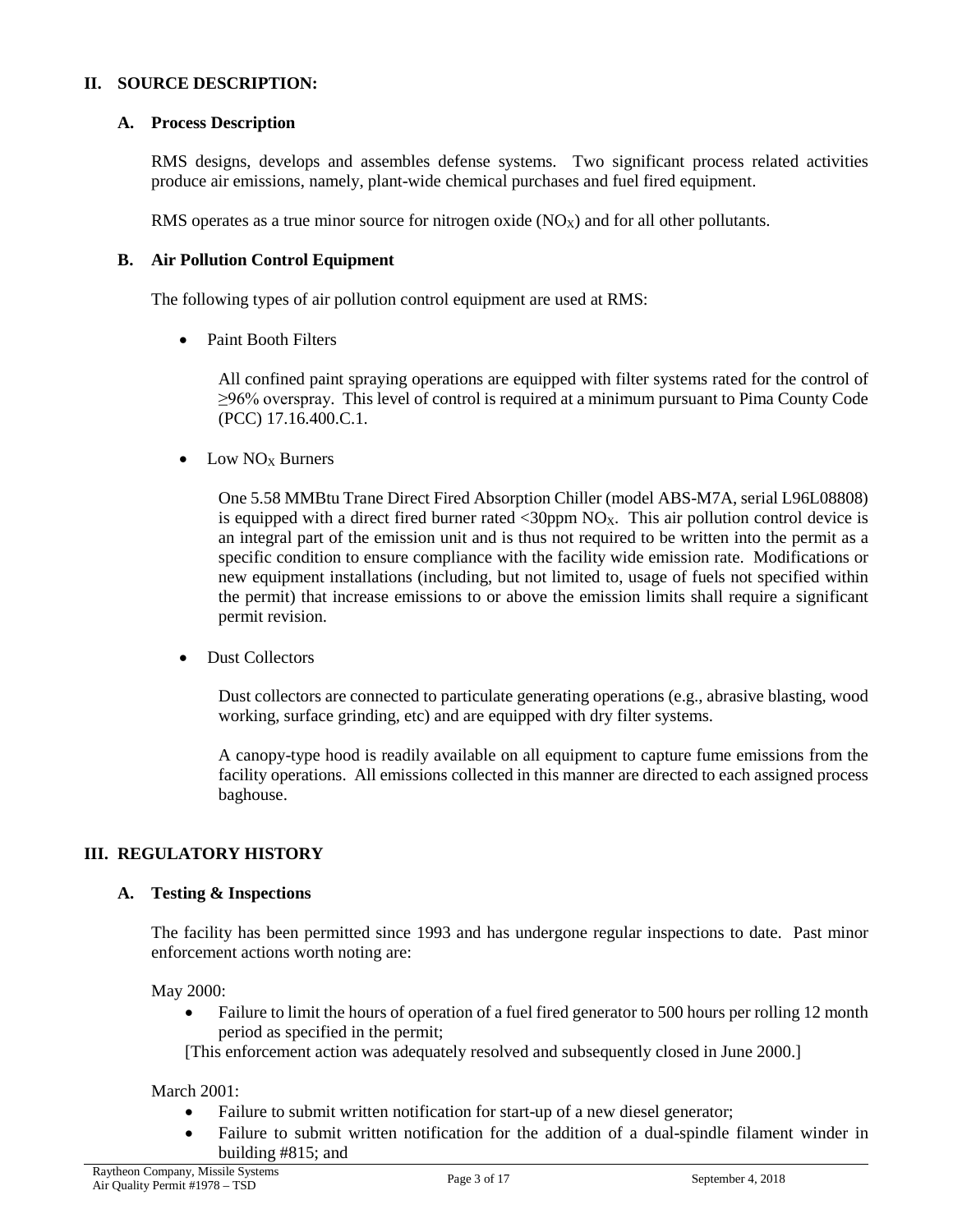• Failure to record and maintain records of the natural gas usage of the NSPS affected boiler according to 40 CFR  $60.48c$  (g);

[These enforcement actions were adequately resolved and subsequently closed in July 2001.

October 2005:

• Failure to limit the hours of operation of a fuel fired generator to 500 hours per rolling 12 month period as specified in the permit;

[This enforcement action was adequately resolved and subsequently closed in December 2005.

The source is currently in compliance with their permit conditions.

#### **B. Excess Emissions**

The facility has submitted no reports of excess emissions.

#### **IV. EMISSIONS ESTIMATES**

The following emission rates are for reference purposes only and are not intended to be enforced by direct measurement unless otherwise noted in the Specific Conditions of the permit.

| Pollutant                                    | <b>Potential Emissions</b><br>(Tons per Year) |
|----------------------------------------------|-----------------------------------------------|
| Nitrogen Oxides $(NOX)$                      | 21                                            |
| Carbon Monoxide (CO)                         | *10                                           |
| Volatile Organic Compounds (VOC)             | **63                                          |
| Particulate Matter (as $PM_{10}$ )           | $*2$                                          |
| Sulfur Oxides $(SO_X)$                       | $*<1$                                         |
| Hazardous Air Pollutants (HAPs – individual) | $\leq 5$                                      |
| Hazardous Air Pollutants (HAPs – total)      |                                               |

- <sup>\*</sup> RMS predominantly generates the potential emissions of  $NO<sub>X</sub>$ , CO,  $PM<sub>10</sub>$ , and  $SO<sub>X</sub>$  solely from the combustion of fossil fuels. The newer federal regulations associated to internal combustion engines limit the maintenance and non-emergency use to 100 hours in any 12 month period. The regulation effectively eliminates the need for synthetic minor limitations on these regulated air pollutants. Potential emissions of  $NO<sub>X</sub>$ , CO, and  $SO<sub>X</sub>$  will remain below 90 tons per year. The emission factors used to determine the potential to emit are taken from EPA, AP-42, Volume I, Fifth Edition.
- \*\* Potential emissions of VOC and combined HAPs are calculated using current hourly operations multiplied by a factor of 1.73 to represent 8760 operating hours per year. Actual (2011) emissions of VOC and combined HAPs based on current hourly operations are 38.19 TPY and 4.00 TPY respectively.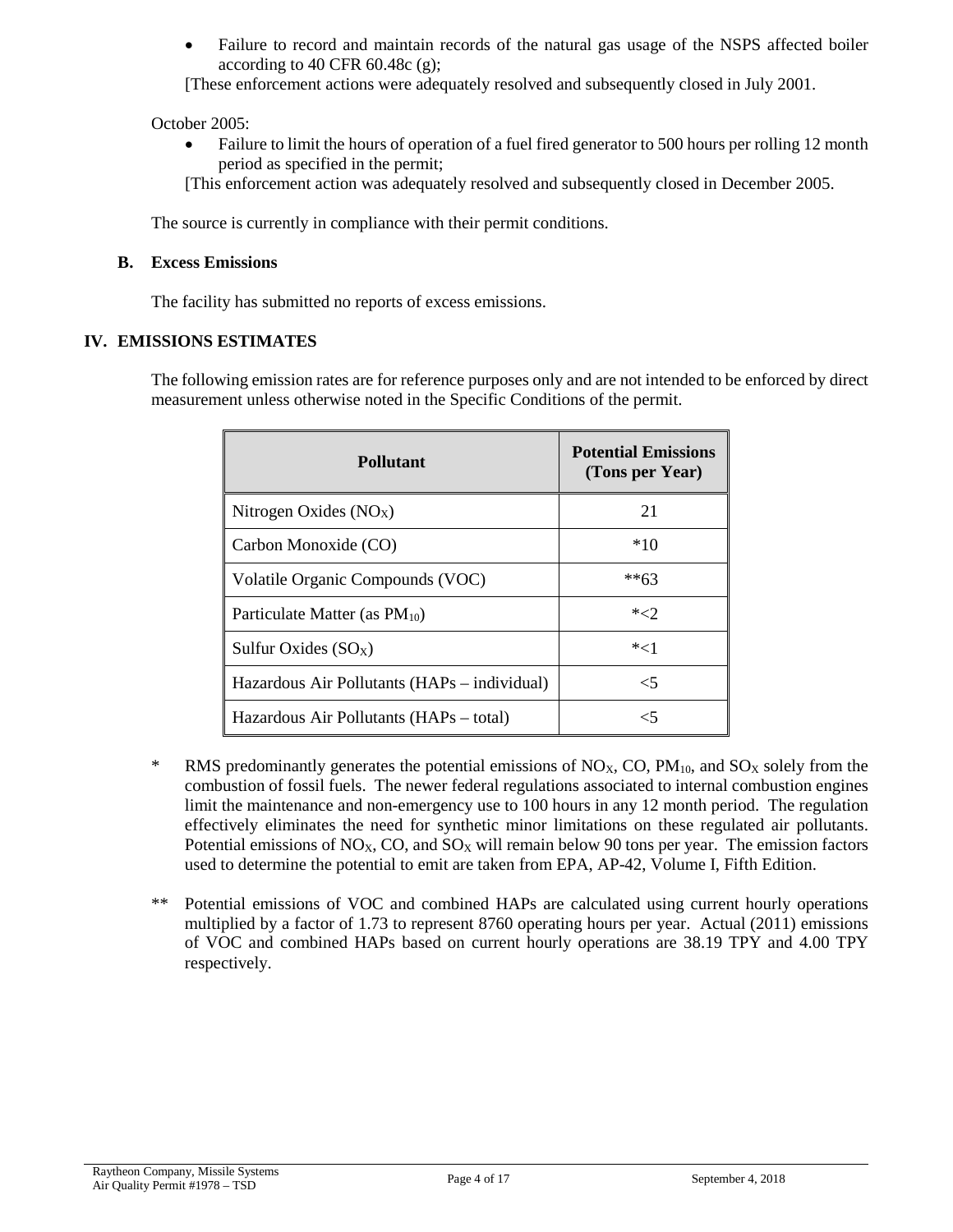## **V. APPLICABLE REQUIREMENTS**

## **Code of Federal regulations (CFR):**

| 40 CFR Subpart Dc   | Standards of Performance for Small Industrial Commercial-Institutional Steam<br><b>Generating Units</b>   |
|---------------------|-----------------------------------------------------------------------------------------------------------|
| 40 CFR Subpart IIII | Standards of Performance for Stationary Compression Ignition Internal<br><b>Combustion Engines</b>        |
| 40 CFR Subpart JJJJ | Standards of Performance for Stationary Spark Ignition Internal Combustion<br>Engines                     |
|                     | 40 CFR Subpart ZZZZ Standards of Performance for Stationary Reciprocation Internal Combustion<br>Engines. |

## **Environment Protection Agency: Compliance Assistance, Clean Air Act Applicability Determination Index:**

Determination Detail Control Number 0300118

## **Pima County Code (PCC) Title 17, Chapters:**

| 17.16.040 | Standards and Applicability (Includes NESHAP)                                      |
|-----------|------------------------------------------------------------------------------------|
| 17.16.130 | Applicability                                                                      |
| 17.16.165 | Standards of Performance for Fossil-Fuel Fired Industrial and Commercial Equipment |
| 17.16.340 | Standards of Performance for Stationary Rotating Machinery                         |
| 17.16.400 | Organic Solvents and Other Organic Materials                                       |
| 17.20.010 | Source Sampling, Monitoring, and Testing                                           |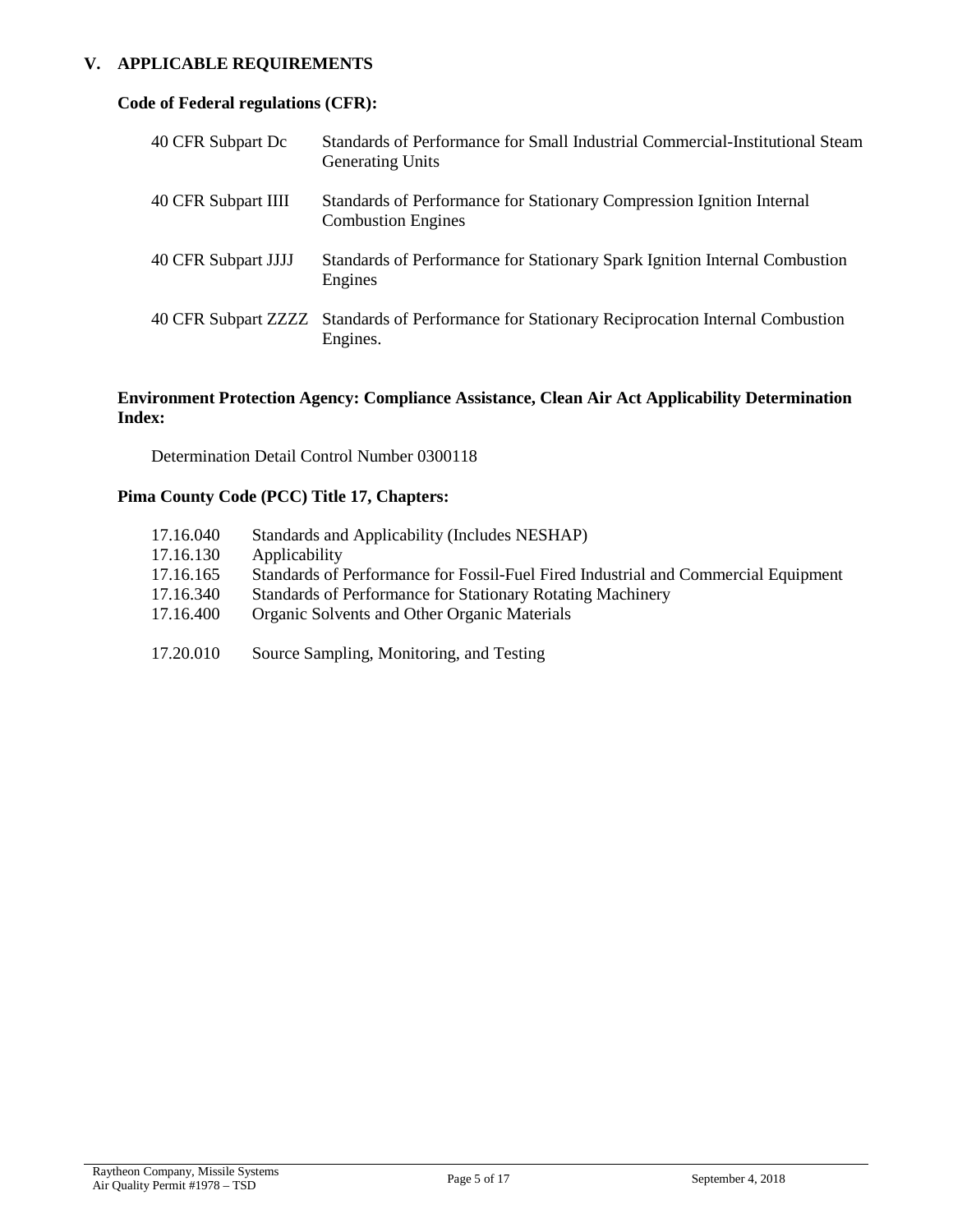### **VI. PERMIT CONTENTS**

## **Category A: Specific Conditions for NSPS (Subpart IIII) Compression Ignition Internal Combustion Engines (Non-Fire Pump Engines)**

The regulations identified within this category apply to stationary compression ignition internal combustion engines (CI ICE) identified in Table 2, Attachment 2 of the permit.

| <b>Standard</b> | <b>Discussion</b>                                                                                                                                                                                                                                                                                                              | <b>Authority</b>                                                                    |
|-----------------|--------------------------------------------------------------------------------------------------------------------------------------------------------------------------------------------------------------------------------------------------------------------------------------------------------------------------------|-------------------------------------------------------------------------------------|
| I.              | Applicability. The provisions of this NSPS subpart IIII apply to<br>three distinct types of engines at the RMS facility; The engine<br>types are identified in I.1, I.2.a and I.2.b.                                                                                                                                           | <b>40 CFR:</b><br>$60.4200(a)(1)(i)$ ,<br>$60.4200(a)(2)(i)$ , and<br>60.4200(a)(3) |
| II.A            | Operational limitations that specify the emission standards for<br>each subject stationary CI ICE, identified in Table 2 through<br>Table 3, Attachment 2 of the permit. These emission standards<br>are derived directly from subpart IIII.                                                                                   | 40 CFR:<br>$60.4205(a)$ and (b)                                                     |
| II.B            | Operational condition ensuring that the Permittee operates and<br>maintains the applicable NSPS CI ICE according to<br>manufacturer's written instructions over the entire life of the<br>engine. Restriction preventing the Permittee from altering the<br>settings on the CI ICE that are not permitted by the manufacturer. | 40 CFR:<br>60.4206, and<br>60.4211(a)                                               |
| ILC.1           | Fuel requirements for diesel fired CI ICE engines are provided in<br>subpart IIII to limit the sulfur content in the fuel.                                                                                                                                                                                                     | 40 CFR:<br>$60.4207(b)$ ,<br>80.510(b), and<br>60.4207(c)                           |
| ILC.2           | RMS is provided an opportunity to use remaining non-compliant<br>fuel that does not meet the fuel requirements of subpart IIII for<br>the purpose of using up existing fuel inventories.                                                                                                                                       | 40 CFR 60.4207(c)                                                                   |
| II.D            | Installations restrictions - graduated prohibitions by year from the<br>installation of units that do not meet the applicable standards with<br>certain allowances for certain categories of equipment.                                                                                                                        | 40 CFR 60.4208                                                                      |
| ILE             | Emergency designation - limitations and provisions affecting the<br>operation of emergency equipment.                                                                                                                                                                                                                          | 40 CFR 60.4211(e)                                                                   |
| II.F            | Compliance requirements - limitations and provisions affecting<br>the operation of emergency equipment.                                                                                                                                                                                                                        | 40 CFR 60.4211                                                                      |
| Ш               | Monitoring requirements – Non Required                                                                                                                                                                                                                                                                                         | PCC 17.12.185.A.3                                                                   |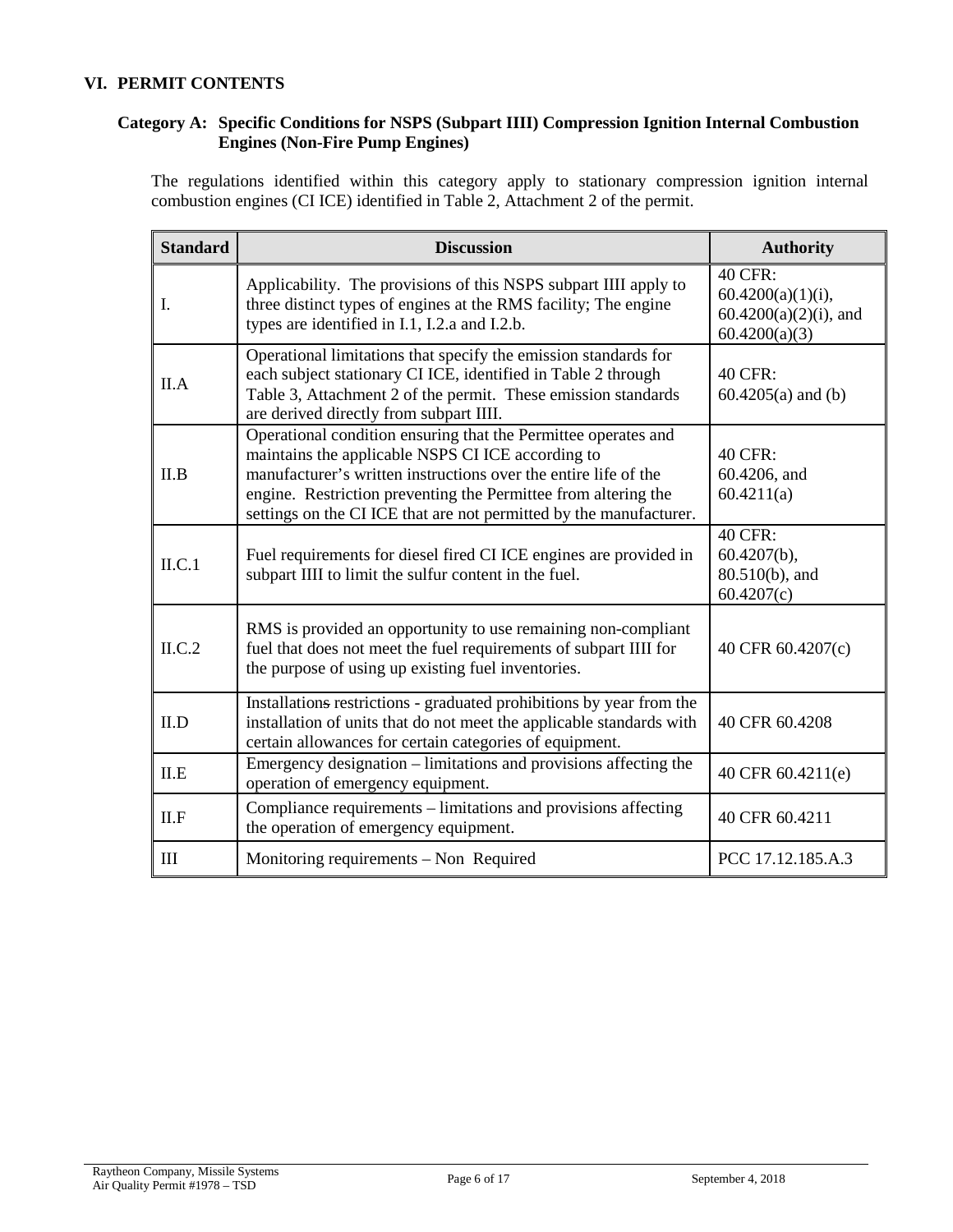| <b>Standard</b> | <b>Discussion</b>                                                                                                                                                                                                  | <b>Authority</b>                                  |
|-----------------|--------------------------------------------------------------------------------------------------------------------------------------------------------------------------------------------------------------------|---------------------------------------------------|
| <b>IV.A</b>     | Applicable federal recordkeeping requirement identified in<br>subpart IIII.<br>Recordkeeping – RMS is provided numerous optional methods<br>for demonstrating compliance with the applicable emission<br>standard. | 40 CFR 60.4211(b)                                 |
| IV.B            | Recordkeeping - hourly operational recordkeeping requirement to<br>demonstrate compliance with the 100 hrs/yr checks and readiness<br>testing of applicable NSPS such units.                                       | PCC 17.12.185.A.4                                 |
|                 | Additional federal requirement to keep operational hour records<br>in emergency and non-emergency service.                                                                                                         | 40 CFR 60.4214(b)                                 |
| IV.C            | Requirement to maintain records of manufacturer certifications<br>that identify the emission limits for each applicable engine.                                                                                    | PCC 17.12.185.A.4                                 |
| IV.D            | Requirement to maintain records that verify compliance with the<br>federally enforceable diesel fuel requirements.                                                                                                 | PCC 17.12.185.A.4                                 |
| <b>IV.E</b>     | Requirement to maintain records of $NOX$ emissions from the CI<br>ICE to determine compliance with the facility wide emission<br>limits                                                                            | PCC 17.12.185.A.4                                 |
| IV.F            | Recordkeeping requirement to maintain records for five years.                                                                                                                                                      | PCC 17.12.185.A.4                                 |
| V.              | Applicable federal reporting requirement identified in subpart IIII.<br>Requirement to report any excess emissions in excess of the limits<br>to the Control Officer.                                              | 40 CFR 60.4214 (a)(1)<br>and<br>PCC 17.12.185.A.5 |
| VI.             | Applicable federal reporting requirement identified in subpart IIII.<br>Requirement to conduct any performance test in accordance with<br>40 CFR 60.4212.                                                          | 40 CFR 60.4212<br>And<br>PCC 17.12.185.A.3.a      |
| VII             | Applicable federal general provisions for all sources subject to<br>subpart IIII.                                                                                                                                  | 40 CFR 60.4218<br>and<br>40 CFR 60.4214(b)]       |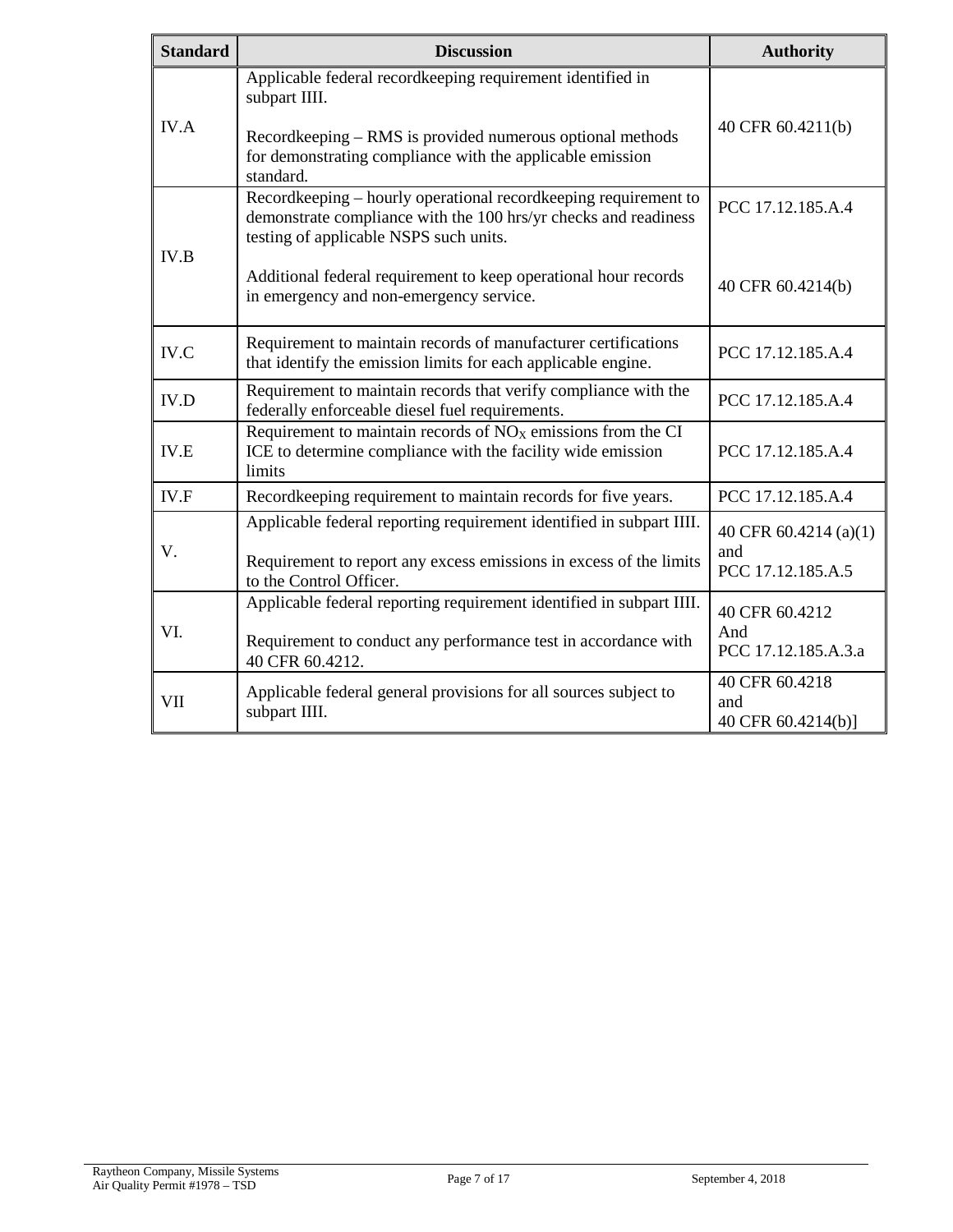## **Category B: Specific Conditions for NSPS (Subpart IIII) Compression Ignition Internal Combustion Engines (Fire Pump Engines)**

The regulations identified within this category apply to stationary compression ignition internal combustion engines (CI ICE) identified in Table 2, Attachment 2 of the permit.

| <b>Standard</b> | <b>Discussion</b>                                                                                                                               | <b>Authority</b>                               |
|-----------------|-------------------------------------------------------------------------------------------------------------------------------------------------|------------------------------------------------|
| L               | Applicability – The provisions of the NSPS subpart IIII applies to<br>two fire pump engines.                                                    | <b>40 CFR</b><br>60.4200(a)(2)(ii)             |
| II.A.1&2        | Applicable operational limitations requiring the units to be<br>certified by the manufacturer at or below the applicable emission<br>standards. | 40 CFR 60.4203,<br>4205(c)                     |
| II.B.           | Fuel requirements for diesel fired CI ICE engines are provided in<br>subpart IIII to limit the sulfur content in the fuel.                      | 40 CFR 60.4207(b) &<br>80.510(b)               |
| ILC             | Emergency designation – limitations and provisions affecting the<br>operation of emergency equipment.                                           | 40 CFR 60.4211(f)                              |
| II.D            | Compliance requirements – limitations and provisions affecting<br>the operation of the fire pump engines.                                       | 40 CFR 60.4211(b) &<br>Table 3 of Subpart IIII |
| III             | Monitoring requirements – installation of a non-resettable hour<br>meter on the fire pump engines                                               | PCC 17.12.185.A.3.d                            |
| IV.A.           | Operational hour record keeping requirement                                                                                                     | PCC 17.12.185.A.4                              |
| IV.B            | Fuel requirements for diesel fired CI ICE engines are provided in<br>subpart IIII to limit the sulfur content in the fuel.                      | 40 CFR 60.4207                                 |
| V               | Applicable general provision of the 40 CFR rule.                                                                                                | 40 CFR 60.4218 & 40<br>CFR 60.4214(b)          |
| VII             | Records required by, or generated to verify compliance with the<br>NSPS IIII rule are required to be maintained for five years.                 | PCC 17.12.185.A.4                              |

#### **Category C: Specific Conditions for NSPS (Subpart JJJJ) Spark Ignition Internal Combustion Engines**

The regulations identified within this category apply to spark ignition internal combustion engines (SI ICE) identified in Table 4, Attachment 2 of the permit.

| <b>Standard</b> | <b>Discussion</b>                                                                                                                                                                                                                                        | <b>Authority</b>                              |
|-----------------|----------------------------------------------------------------------------------------------------------------------------------------------------------------------------------------------------------------------------------------------------------|-----------------------------------------------|
| Ι.              | Applicability. The provisions of this NSPS subpart JJJJ apply to<br>SI ICE engines manufactured after January 1, 2009, for<br>emergency engines with a maximum engine power greater than<br>25 HP.                                                       | 40 CFR<br>60.4230(a)(4)(iv)                   |
| II.A            | Applicable federal operational limitation requirements for owners<br>and operators of SI ICE.                                                                                                                                                            | 40 CFR 4233                                   |
| II.A.1          | Applicable federal emission standards for $NOX$ , CO and VOC<br>based on engine type, fuel type and manufacturing date.                                                                                                                                  | 40 CFR 60.4233(d)<br>and<br>40 CFR 60.4233(e) |
| II.A.2          | The opacity standard is a local regulation applicable to permitted<br>and unpermitted sources operating within Pima County. The<br>opacity standard states that the applicable NSPS SI ICE may not<br>discharge gases with more than 20 percent opacity. | PCC 17.16.040.A                               |
| II.B            | Applicable federal operational condition to maintain applicable SI<br>ICE emission standards over the entire life of the engine.                                                                                                                         | 40 CFR 4234                                   |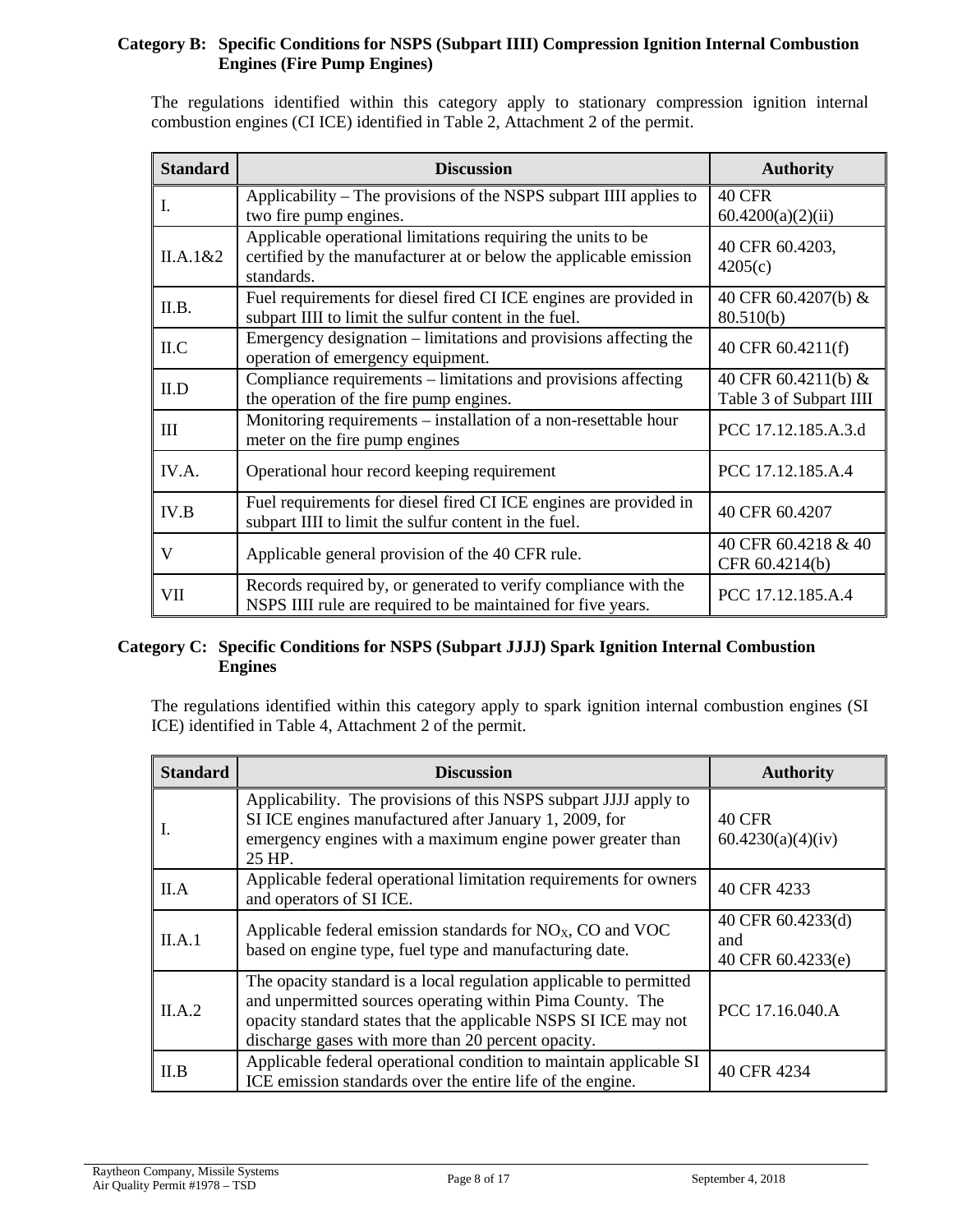| <b>Standard</b> | <b>Discussion</b>                                                                                                                                                                                                                                                                                                                                                                                                                                                                             | <b>Authority</b>                                                                                                                                    |
|-----------------|-----------------------------------------------------------------------------------------------------------------------------------------------------------------------------------------------------------------------------------------------------------------------------------------------------------------------------------------------------------------------------------------------------------------------------------------------------------------------------------------------|-----------------------------------------------------------------------------------------------------------------------------------------------------|
| ILC             | Local fuel limitation requirement identifying the specified fuel<br>allowed to be combusted in each SI ICE.                                                                                                                                                                                                                                                                                                                                                                                   | PCC 17.12.185.A.2                                                                                                                                   |
| II.D            | Applicable federal requirements prohibiting installation of non-<br>compliant SI ICE.                                                                                                                                                                                                                                                                                                                                                                                                         | 40 CFR 60.4236                                                                                                                                      |
|                 | Applicable federal compliance requirements for owners and<br>operators that purchase manufacturer-certified engines.<br>Requirements include: recordkeeping of conducted maintenance,<br>limitation on the operational hours for checks and readiness<br>testing.                                                                                                                                                                                                                             | 40 CFR 60.4243<br>40 CFR 60.4243(b)(1)<br>40 CFR 60.4243(a)(1)<br>40 CFR 60.4243(a)(2)<br>40 CFR<br>60.4243(a)(2)(i)<br>40 CFR<br>60.4243(a)(2)(ii) |
| ILE             | Owners and operators that purchase engines that have never been<br>certified are required to conduct an initial performance test to<br>demonstrate compliance.                                                                                                                                                                                                                                                                                                                                | 40 CFR<br>60.4243(a)(2)(iii)<br>40 CFR 60.4243(b)(2)                                                                                                |
|                 | Requirement to use air-to-fuel ratio (AFR) controllers with the<br>operation of three-way catalysts/non-selective catalytic reduction.<br>The AFR controller must be maintained and operated<br>appropriately in order to ensure proper operation of the engine<br>and control device to minimize emissions at all times.                                                                                                                                                                     | and 40 CFR<br>60.4243(b)(2)(i)<br>40 CFR 60.4243(d)<br>40 CFR 60.4243(e)<br>and 40 CFR 60.4233<br>40 CFR 60.4243(f)<br>40 CFR 60.4243(g)            |
| III.A           | PDEQ has determined that the percent of opacity of visible<br>emissions from the stationary SI ICE while combusting natural<br>gas fuel is inherently low thus the Permittee is not required to<br>show a demonstration of compliance with the standard for<br>opacity.                                                                                                                                                                                                                       | PCC 17.12.185.A.3                                                                                                                                   |
|                 | The Permittee shall however operate and maintain the stationary<br>SI ICE at all times - including periods of startup, shutdown, and<br>malfunction - in a manner consistent with good air pollution<br>control practices and consistent with manufacturer's guidelines.                                                                                                                                                                                                                      |                                                                                                                                                     |
| III.B           | The Permittee has been provided an option to demonstrate<br>compliance with the local fuel limitation condition by either<br>physically showing that only commercially available pipeline<br>quality natural gas was fired in the stationary SI ICE listed, or<br>making available to the Control Officer for his inspection,<br>documentation, such as invoices or statements from the fuel<br>supplier, showing that only commercial natural gas was purchased<br>for use in the equipment. | PCC 17.12.185.A.3                                                                                                                                   |
| IV.A            | Applicable federal notifications, reports and recordkeeping<br>requirements to comply with subpart JJJJ.                                                                                                                                                                                                                                                                                                                                                                                      | 40 CFR 60.4245(a)<br>40 CFR 60.4245(a)(2)<br>40 CFR 60.4245(a)(3)<br>40 CFR 60.4245(a)(4)<br>and<br>40 CFR 60.4243(a)(2)                            |
| IV.B            | Requirement to maintain records of NO <sub>x</sub> emissions from the SI<br>ICE to determine compliance with the facility wide emission<br>limits                                                                                                                                                                                                                                                                                                                                             | PCC 17.12.185.A.4                                                                                                                                   |
| V.              | Applicable federal requirement for the Permittee to submit a copy<br>of each performance test conducted on all subject SI ICE.                                                                                                                                                                                                                                                                                                                                                                | 40 CFR 60.4245(d)                                                                                                                                   |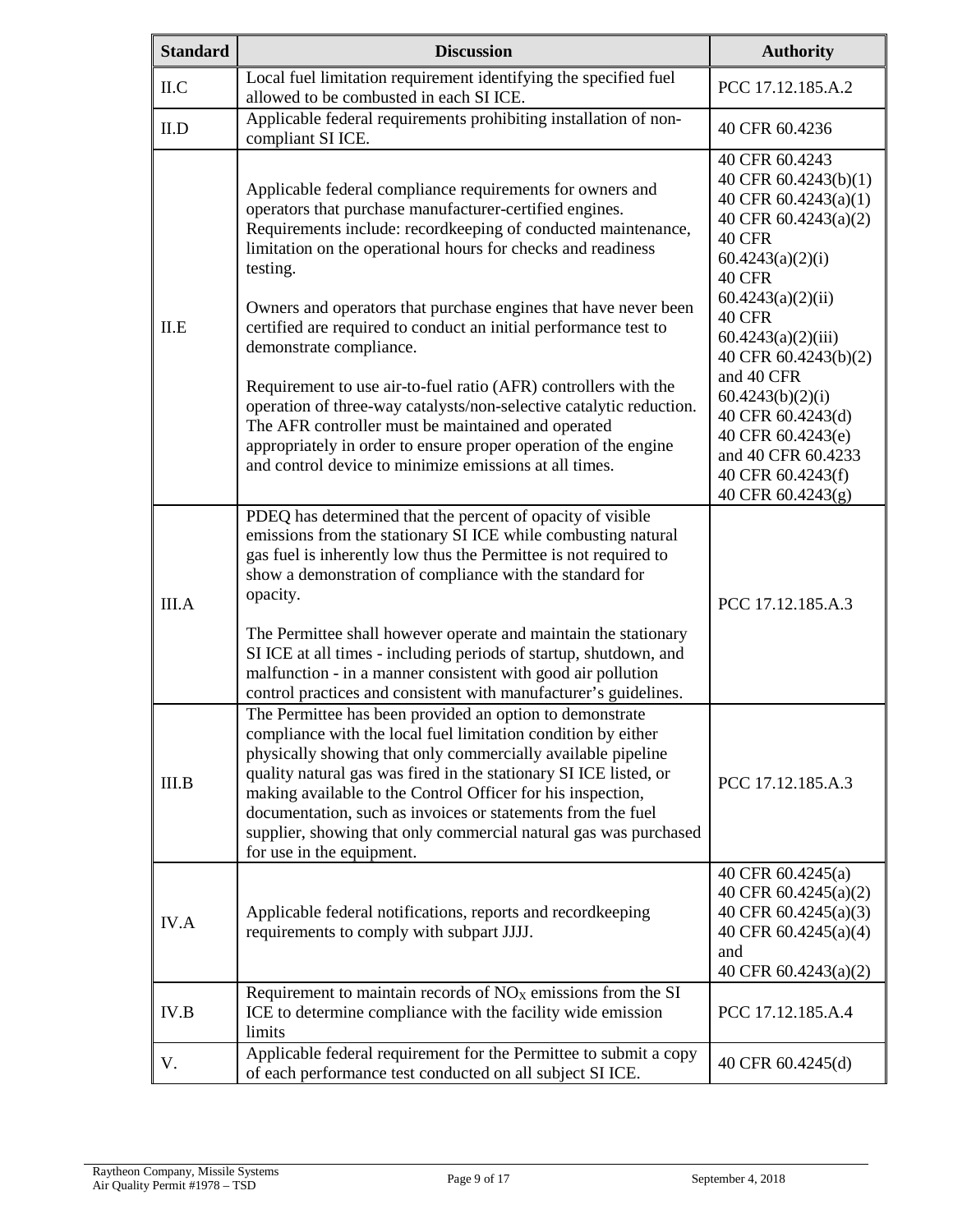| <b>Standard</b> | <b>Discussion</b>                                                                                                                                                                                                                                                                                                                                                                                                                | <b>Authority</b>                                       |
|-----------------|----------------------------------------------------------------------------------------------------------------------------------------------------------------------------------------------------------------------------------------------------------------------------------------------------------------------------------------------------------------------------------------------------------------------------------|--------------------------------------------------------|
| VI.A            | Allowance for the Permittee to implement equipment changes<br>and/or site relocation of equipment provided that the $NOx$<br>synthetic minor limitation is not exceeded and the proposed<br>equipment changes do not trigger the applicability of a federally<br>enforceable condition.                                                                                                                                          | PCC 17.12.185.A.2                                      |
| VI.B            | Condition identifying the need for the Permittee to submit a<br>significant revision for any planned increases in NO <sub>x</sub> emissions<br>above the emission limits.                                                                                                                                                                                                                                                        | PCC 7.12.160.B                                         |
| VI.C            | Condition requiring the Permittee to submit the proper<br>notification and follow the required permit revision procedures<br>identified in PCC.                                                                                                                                                                                                                                                                                  | PCC 17.12.240,<br>PCC 17.12.255.B and<br>PCC 17.12.260 |
| <b>VII</b>      | Approved local and federal test methods and procedures for the<br>purpose of establishing whether or not the facility has violated or<br>is in violation of any provision of this permit.                                                                                                                                                                                                                                        | PCC 17.20.010                                          |
| VII.A           | Visible emissions observations shall be performed in accordance<br>to EPA Reference Method 9.                                                                                                                                                                                                                                                                                                                                    | PCC 17.16.130.B                                        |
| VII.B           | The requirement limiting the sulfur content in fuel used in the SI<br>ICE shall not be required to be determined if the Permittee<br>demonstrates that pipeline quality gas was the only fuel fired in<br>the SI ICE. Pipeline quality natural gas is a fuel regulated by the<br>Federal Energy Regulatory Commission which inadvertently<br>limits the sulfur content below the applicable sulfur content<br>limitation in PCC. | PCC 17.12.185.A.3<br>and<br>PCC 17.20.010              |
| VII.C           | Allowance for the use of alternative test methods following<br>approval from the Control Officer                                                                                                                                                                                                                                                                                                                                 | PCC 17.12.045.D                                        |
| VII.E           | Applicable federal performance testing procedures identified in<br>subpart JJJJ.                                                                                                                                                                                                                                                                                                                                                 | 40 CFR 60.4244                                         |
| <b>VIII</b>     | Applicable additional federal requirement for all regulated<br>emission units subject to subpart JJJJ.                                                                                                                                                                                                                                                                                                                           | 40 CFR 60.4246                                         |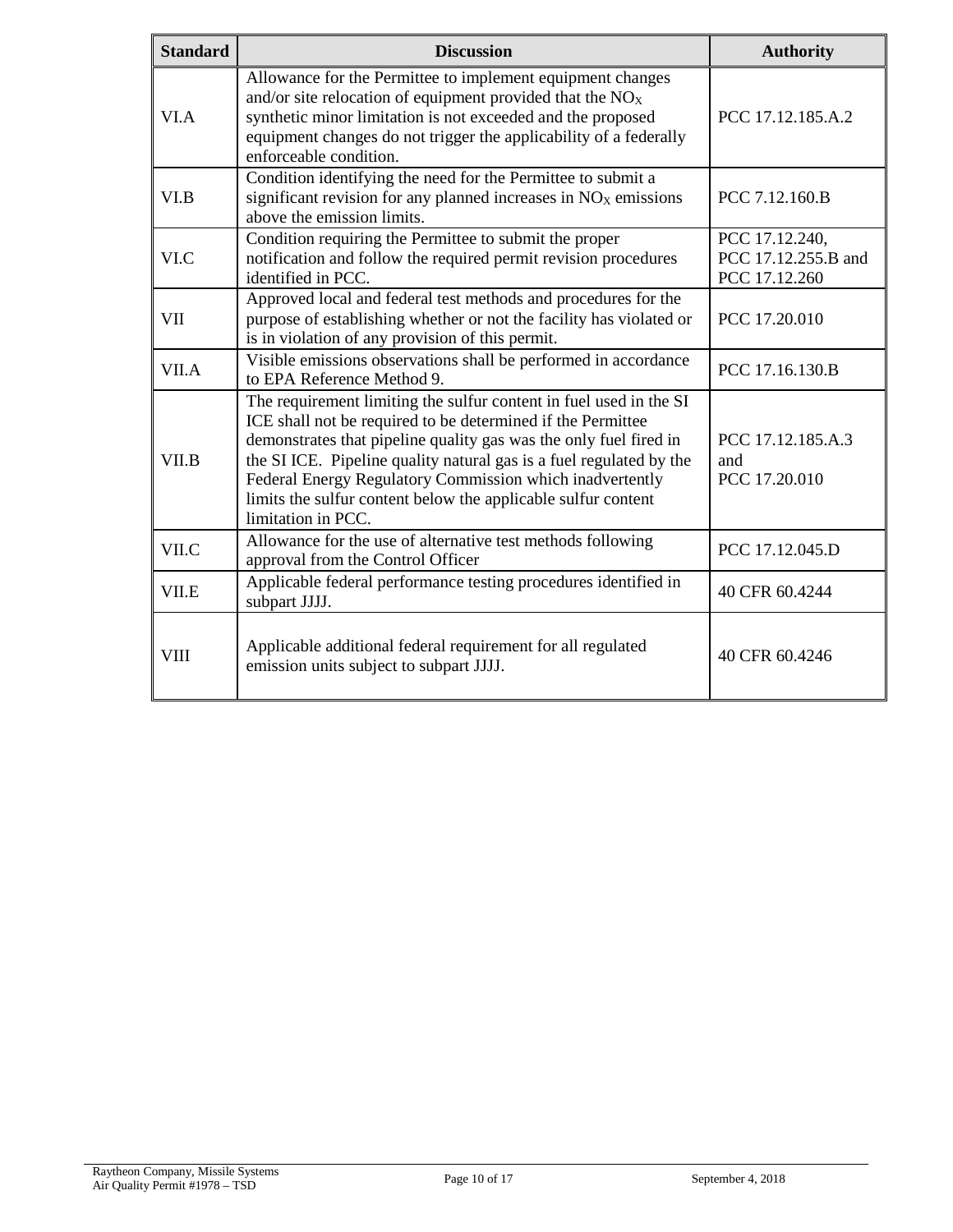### **Category D: Specific Conditions for NESHAP (Subpart ZZZZ) Reciprocating Internal Combustion Engines (For Emergency Spark and Compression Ignition Engines)**

The regulations identified within this category apply to compression ignition and spark ignition reciprocating internal combustion engines (RICE) identified in Table 5, 6 and 7, Attachment 2 of the permit.

| <b>Standard</b> | <b>Discussion</b>                                                                                                                                                                                                                                                                                                                                                                                                                             | <b>Authority</b>                                                 |
|-----------------|-----------------------------------------------------------------------------------------------------------------------------------------------------------------------------------------------------------------------------------------------------------------------------------------------------------------------------------------------------------------------------------------------------------------------------------------------|------------------------------------------------------------------|
| 1               | Applicability – This rule became effective on October 19, 2010, and<br>includes requirements to regulate emissions from new and<br>reconstructed stationary reciprocating internal combustion engines<br>(RICE) at area sources.                                                                                                                                                                                                              |                                                                  |
|                 | Owners/operators have several options to demonstrate compliance<br>with the final rule. For the most part, owners/operators will<br>purchase an engine certified for stationary use by the manufacturer.                                                                                                                                                                                                                                      | 40 CFR 63.6585                                                   |
|                 | The final rule requires owners/operators of certified engines to<br>follow emission-related maintenance of the engine according to the<br>manufacturer's instructions. If a non-certified engine is purchased,<br>then the owners or operators will be required to develop and follow<br>a maintenance plan and perform emission testing to demonstrate<br>compliance.                                                                        |                                                                  |
| П               | Compliance Dates - A timeframe provided for owners, operators<br>and manufacturers to comply with the final rule.                                                                                                                                                                                                                                                                                                                             | 40 CFR 63.6595(a)                                                |
| III             | Emission and Operating Limitations – The applicable stationary<br>RICE are not subject to the following: numerical emission<br>standards, initial compliance, operating limitations, fuel<br>requirements and performance testing requirements of Subpart<br>ZZZZ. The permit is structured so it follows the numerical<br>subsections of the Subpart ZZZZ. This allows for a methodical<br>approach to determine the applicable regulations. | CFR 63.6603(a)<br>40 CFR Subpart<br>ZZZZ, Table 2d &<br>Table 2b |
| IV.A            | Monitoring, Installation, Collection, Operation and Maintenance<br>Requirements – This subsection provides the requirements for<br>demonstrating compliance under Subpart ZZZZ. For each<br>emergency stationary CI/SI RICE, the Permittee is required to<br>follow a specific annual maintenance requirement.                                                                                                                                | 40 CFR Subpart<br>ZZZZ: Table 2d                                 |
| IV.B            | Minimizing Emissions - Provided to ensure that the Permittee<br>operates and maintains any applicable unit in a manner consistent<br>with manufacturer's emission-related written instructions or to the<br>extent practicable for the maintenance and operation of the engine<br>in a manner consistent with good air pollution control practice for<br>minimizing emissions.                                                                | 40 CFR 63.6625(e)                                                |
| IV.C            | Non-Resettable Hour Meter – Provided to ensure that the Permittee<br>operates all existing emergency stationary RICE within the<br>allowable operational hours for maintenance checks, readiness<br>testing and non-emergency situations.                                                                                                                                                                                                     | 40 CFR 63.6625(f)                                                |
| <b>IV.D</b>     | Engine Idle and Startup Time Minimization - Provided to ensure<br>that the Permittee operates all existing emergency stationary RICE<br>consistent with good air pollution control practice for minimizing<br>emissions.                                                                                                                                                                                                                      | 40 CFR 60.6625(h)<br>& Table 2d to<br>Subpart ZZZZ of<br>Part 63 |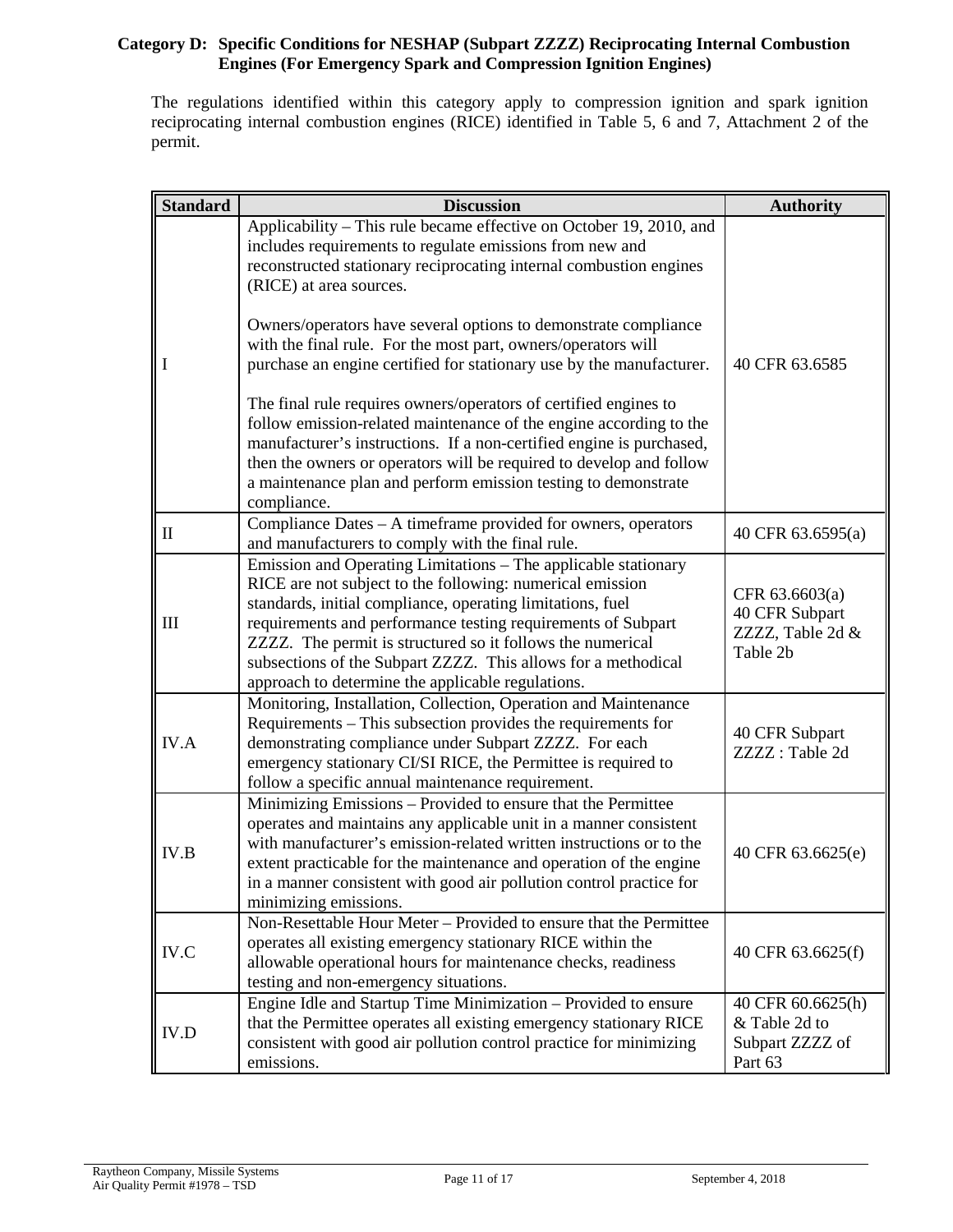| <b>Standard</b> | <b>Discussion</b>                                                                                                                                                                                                                                                                                                        | <b>Authority</b>                                        |
|-----------------|--------------------------------------------------------------------------------------------------------------------------------------------------------------------------------------------------------------------------------------------------------------------------------------------------------------------------|---------------------------------------------------------|
| IV.E            | Alternate Oil Change Requirement - Provided to allow the<br>Permittee flexibility to demonstrate compliance with oil change<br>frequency requirement by adopting a oil analysis program.                                                                                                                                 | 40 CFR 60.6625(j)                                       |
| V.A             | Continuous Compliance Requirements - This subsection provides<br>the requirements for demonstrating compliance under Subpart<br>ZZZZ at all times and in a manner consistent with safety and good<br>air pollution control practices for minimizing emissions                                                            | 40 CFR 63.6605(a)<br>and $(b)$                          |
| V.B             | Demonstration of Continuous Compliance with the emission<br>limitations and operating limitations – Specific monitoring and<br>testing methods are provided to demonstrate compliance with the<br>established emissions limitations                                                                                      | 40 CFR 63.6640                                          |
| V.C             | Requirements for Emergency Stationary Engines - Provided to<br>ensure the Permittee operates all existing emergency stationary<br>RICE within the allowable operational hours for maintenance<br>checks, readiness testing and non-emergency situations.                                                                 | 40 CFR 63.6640(f)                                       |
| VI              | Recordkeeping – This section details the record retention<br>requirements that are required under Subpart ZZZZ. Records of<br>notifications, malfunctions, performance tests and maintenance are<br>specified to be retained. Allowance has been provided to allow<br>records to be kept off-site at a central location. | 40 CFR 63.6655                                          |
| VII             | Reporting Requirements – Provided to allow the Permittee<br>additional time to demonstrate compliance with the management<br>practice requirements where it is not possible to shut down the<br>RICE in a emergency situation.                                                                                           | Footnote 2 of Table<br>2 to Subpart ZZZZ<br>of Part 63. |

## **Category E: Specific Conditions for Material Issues**

The regulations identified within this category apply to all chemical purchases made by RMS for process related activities.

| <b>Standard</b> | <b>Discussion</b>                                                                                                                                                                                                                                                                                                                                                                                                                                                                                                                                                                                                                                                                                                                                                                                                                                                                                                     | <b>Authority</b>                     |
|-----------------|-----------------------------------------------------------------------------------------------------------------------------------------------------------------------------------------------------------------------------------------------------------------------------------------------------------------------------------------------------------------------------------------------------------------------------------------------------------------------------------------------------------------------------------------------------------------------------------------------------------------------------------------------------------------------------------------------------------------------------------------------------------------------------------------------------------------------------------------------------------------------------------------------------------------------|--------------------------------------|
|                 | Emission Limitations and Standards – The specific conditions<br>identified within this category are based on potential emissions from<br>facility processes which have the capacity to emit regulated air<br>pollutants, specifically volatile organic compounds (VOC) and<br>hazardous air pollutants (HAPs). These processes include fuel fired<br>equipment and material issues.<br>The limitations in the permit were established through discussions<br>between PDEQ and EPA Region IX to allow RMS avoid the<br>applicability of the Aerospace NESHAP MACT. Historical<br>operations (years 2006 through 2011) indicate actual and potential<br>to emit data for individual and total combined HAPs have not<br>exceeded federal thresholds that would trigger MACT or Title V<br>applicability; consequently the source has always been and will<br>therefore be reclassified as a true minor source for HAPs. | PCC 17.12.190.B.2                    |
| II.A            | Monitoring Provisions – The Permittee demonstrates compliance<br>with the HAP emission limitations by maintaining a monthly HAP<br>emissions report (MHAPER) at all times. This report will evaluate<br>all HAP containing materials purchased at the RMS facility, all<br>HAPS emitted from the fuel fired equipment combustion and all<br>activities defined as trivial per PCC.                                                                                                                                                                                                                                                                                                                                                                                                                                                                                                                                    | PCC 17.12.185.A.3<br>PCC 17.04.340.A |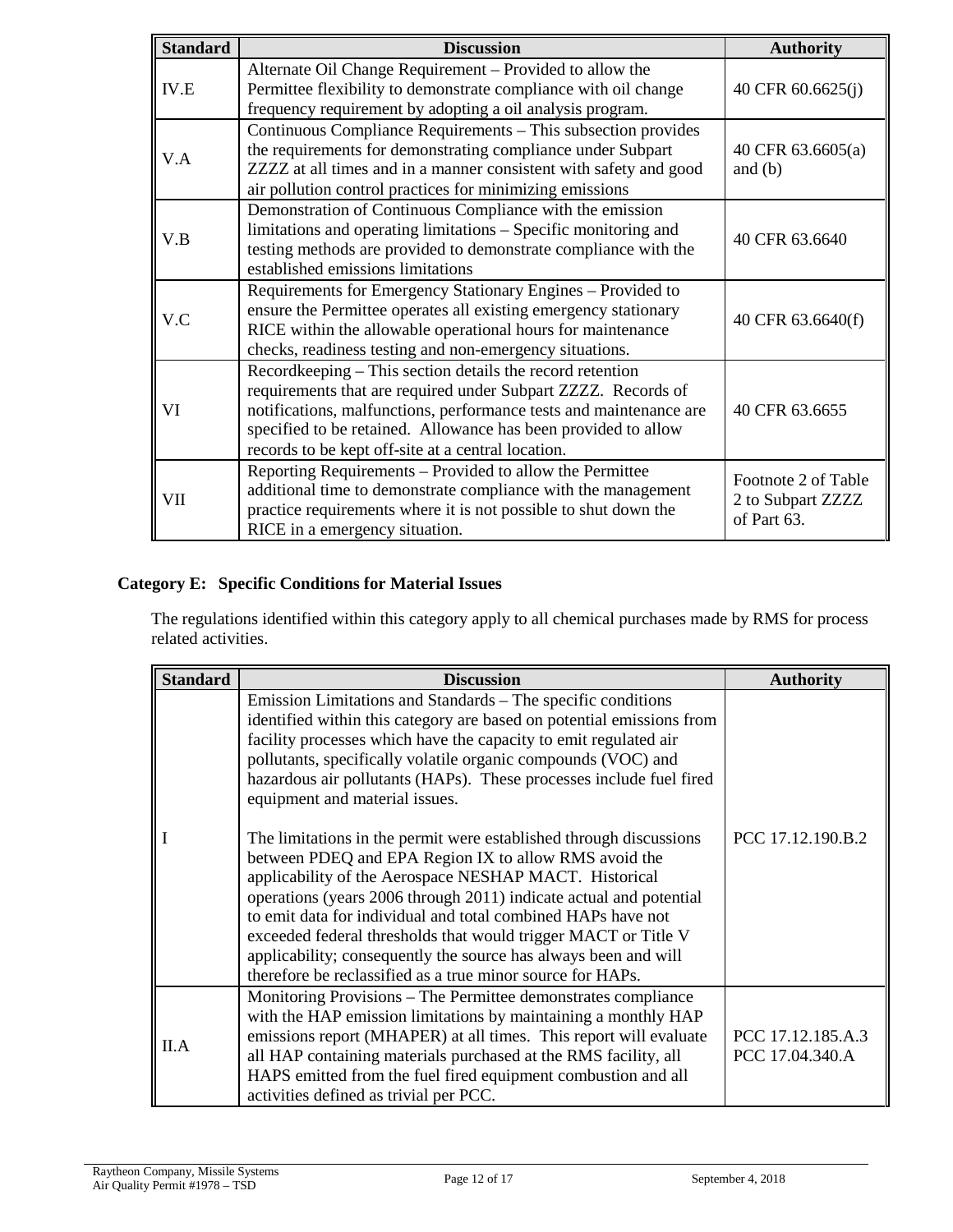| <b>Standard</b> | <b>Discussion</b>                                                                                                                                                                                                                                                                                                                                                                                                                                                                    | <b>Authority</b>                                                |
|-----------------|--------------------------------------------------------------------------------------------------------------------------------------------------------------------------------------------------------------------------------------------------------------------------------------------------------------------------------------------------------------------------------------------------------------------------------------------------------------------------------------|-----------------------------------------------------------------|
| II.B            | Monitoring Provisions - The Permittee demonstrates compliance with<br>the VOC emission limitations by maintaining a monthly VOC emissions<br>report (MVOCER) at all times. This report will evaluate all VOC<br>containing materials purchased at the RMS facility, all VOC emitted<br>from the fuel fired equipment combustion and all activities defined as<br>trivial per PCC.                                                                                                    | <b>PCC</b><br>17.12.185.A.3                                     |
| ILC             | Organic Solvents and Other Organic Materials - These local PCC<br>conditions are established to promote pollution control practices for<br>minimizing emissions.                                                                                                                                                                                                                                                                                                                     | <b>PCC</b><br>17.16.400.A                                       |
| Ш.              | Recordkeeping Requirements - Requirement to maintain records that<br>verify compliance with the emission limitations. Records are required<br>to be maintained for five years.                                                                                                                                                                                                                                                                                                       | <b>PCC</b><br>17.12.185.A.4                                     |
| IV.             | Reporting Requirements – The Permittee is subject to the general<br>reporting requirements in the additional permit conditions section of the<br>permit.                                                                                                                                                                                                                                                                                                                             |                                                                 |
| V.              | Facility Changes - RMS is provided flexibility to implement material<br>changes and modifications in equipment throughout the permit term.<br>All changes or modifications are required to be assessed against the<br>permit revision conditions established in PCC. When required, the<br>Permittee is required to submit initial notification and/or seek approval<br>to implement changes that may trigger the applicability of additional<br>emission limitations and standards. | PCC 17.12.240,<br><b>PCC</b><br>17.12.255.B or<br>PCC 17.12.260 |
| VI.             | Testing Requirements - The Permittee is provided an avenue to<br>demonstrate compliance with the permit conditions of the permit. RMS<br>may seek approval for the use of alternative test methods to demonstrate<br>compliance with applicable emission limitation standards.                                                                                                                                                                                                       | PCC 17.20.010<br>and PCC<br>17.12.045.D                         |

## **Category F: Facility Wide Specific Conditions**

The provisions of this Category apply to all other operations and equipment specifically listed in Table 8 of Attachment 2 of the permit (Non-NSPS equipment).

| <b>Standard</b> | <b>Discussion</b>                                                                                                                                                                                                                                                                                                                                                                                                                                                                                                                                                                                 | <b>Authority</b>                                |
|-----------------|---------------------------------------------------------------------------------------------------------------------------------------------------------------------------------------------------------------------------------------------------------------------------------------------------------------------------------------------------------------------------------------------------------------------------------------------------------------------------------------------------------------------------------------------------------------------------------------------------|-------------------------------------------------|
| II.A.1          | Opacity Standard - By law, the Permittee cannot allow any equipment<br>under his control to emit effluents (such as exhaust from a generator)<br>that exceed specific values of opacity (the degree to which light cannot<br>pass through the plume of effluent/exhaust.) The value of opacity that<br>cannot be exceeded is stated in the permit for the generator.                                                                                                                                                                                                                              | <b>PCC</b><br>17.16.340.E,<br>PCC 17.16.040     |
| I.A.2           | Fuel Limitation - Each type of fuel burned in equipment powered by<br>combustion has a unique blend of constituents. When burned, each fuel<br>results in the release of regulated pollutants to the atmosphere at<br>characteristic levels. This permit is written to account for the fuel<br>specified for the generator (diesel). Use of fuels other than those<br>specified would result in different rates of pollutant emission.<br>Therefore, the Permittee must only burn the designated fuels identified<br>in the permit to remain in compliance with the conditions of this<br>permit. | <b>PCC</b><br>17.12.190.B                       |
| I.B.1           | Opacity Monitoring - The Permittee demonstrates compliance with this<br>regulation by checking the exhaust from the generator under RMS<br>control quarterly, and keeping complete records of these checks.                                                                                                                                                                                                                                                                                                                                                                                       | <b>PCC</b><br>17.12.185.A.3,<br>$A.4$ and $A.5$ |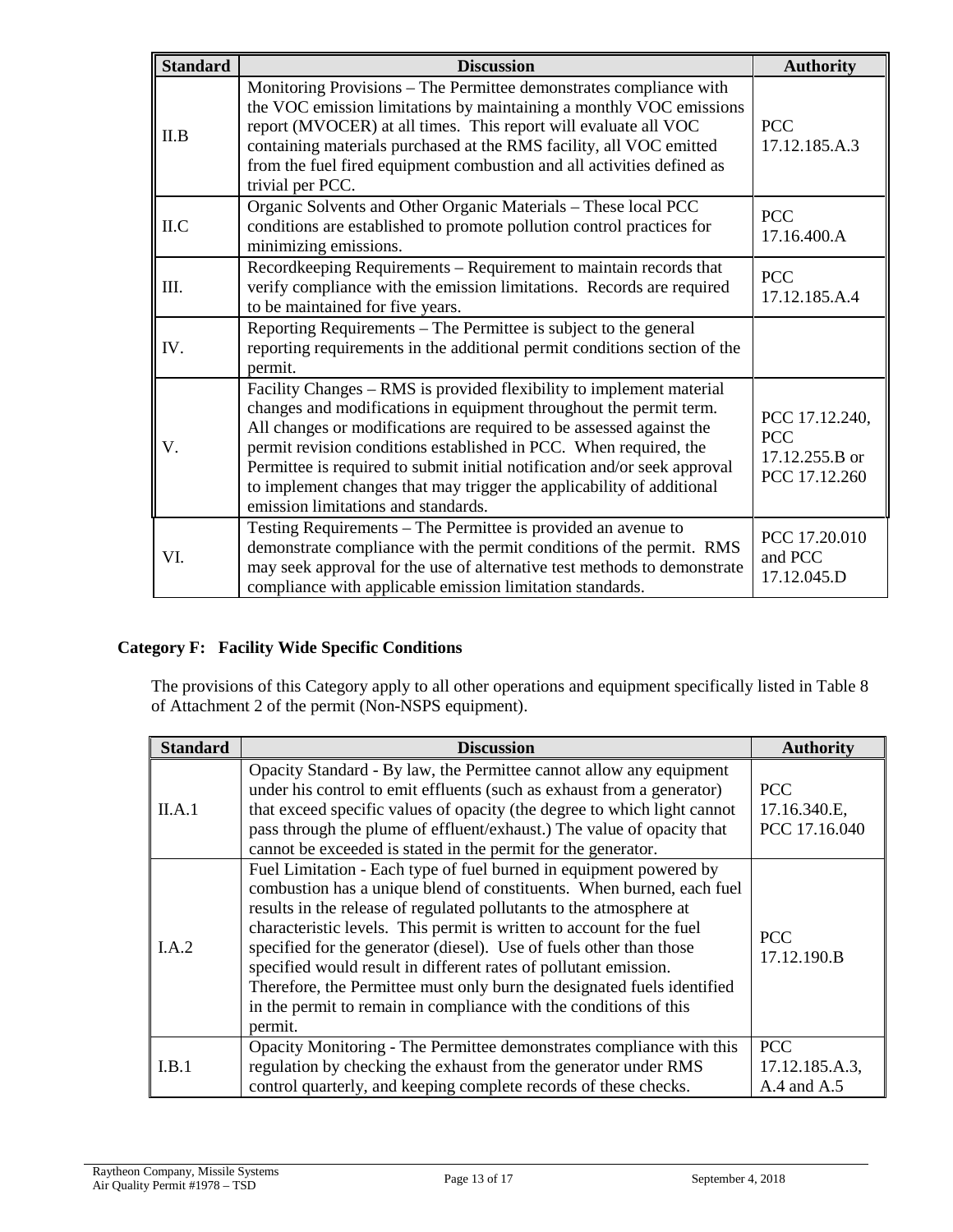| <b>Standard</b> | <b>Discussion</b>                                                                                                                                                                                                                                                                                                                                                                                                                                                                                                                                                                                                                                                                                                                                                                                                                                                                                                                                                                                                                                                                                                                                                                                                                                                                                                                        | <b>Authority</b>                                                                      |
|-----------------|------------------------------------------------------------------------------------------------------------------------------------------------------------------------------------------------------------------------------------------------------------------------------------------------------------------------------------------------------------------------------------------------------------------------------------------------------------------------------------------------------------------------------------------------------------------------------------------------------------------------------------------------------------------------------------------------------------------------------------------------------------------------------------------------------------------------------------------------------------------------------------------------------------------------------------------------------------------------------------------------------------------------------------------------------------------------------------------------------------------------------------------------------------------------------------------------------------------------------------------------------------------------------------------------------------------------------------------|---------------------------------------------------------------------------------------|
|                 | Fuel Limitation - Local fuel limitation requirement identifying the<br>specified fuel allowed to be combusted in each non-NSPS generator.                                                                                                                                                                                                                                                                                                                                                                                                                                                                                                                                                                                                                                                                                                                                                                                                                                                                                                                                                                                                                                                                                                                                                                                                |                                                                                       |
|                 | Fuel Limitation Monitoring - Local fuel limitation requirement<br>identifying the specified fuel allowed to be combusted in each non-<br>NSPS boiler and evaporator. There is also a prohibition from firing<br>high sulfur fuel. This requirement is the basis for not requiring<br>measures to show compliance with PCC 17.16.340.F and PCC<br>17.16.340.J (see below)                                                                                                                                                                                                                                                                                                                                                                                                                                                                                                                                                                                                                                                                                                                                                                                                                                                                                                                                                                 |                                                                                       |
| I.B.2           | Compliance with the fuel limitation requirement of PCC 17.16.340.H<br>shall ensure compliance with the Sulfur Dioxide Standard of PCC<br>17.16.340.F which limits the emission of $SO2$ to 1.0 pound per million<br>BTU heat input, when burning low sulfur fuel. The definition of low<br>sulfur fuel (PCC 17.04.340.A. "Low Sulfur Fuel") is fuel oil containing<br>less than 0.9 percent sulfur by weight. AP-42 Appendix A, page A-5<br>states the heating value of diesel fuel is 137,000 BTU per gallon. Thus,<br>1 million BTU of heat input is equivalent to 7.3 gallons of diesel. At<br>7.05 lbs per gallon, 51.47 lbs of diesel will produce 1 million BTU. At<br>0.9% 51.47 lbs of diesel contains 0.46 lbs of sulfur. Combined with<br>Oxygen to form $SO_2$ and assuming 100% of the sulfur in the fuel forms<br>$SO_2$ this would yield 0.92 lbs $SO_2$ per 1MMBtu. <sup>1</sup> Thus, low sulfur fuel<br>oil will produce $0.92$ lbs of $SO2$ per million BTU of heat input. This is<br>roughly 8% less than the prescribed 1.0 pound $SO2$ per million BTU<br>(PCC 17.16.340.F). Likewise, distillate, residual, and other such fuel<br>oils range from 0.84 to 0.94 lbs of $SO_2$ per million BTU. Thus, it is not<br>necessary to include the standard in the permit explicitly but, by<br>reference in Attachment 1. | <b>PCC</b><br>17.12.185.A.2<br><b>PCC</b><br>17.12.190.B<br><b>PCC</b><br>17.16.165.G |
|                 | Also, The requirement in PCC 17.16.340.J to report daily periods when<br>the fuel sulfur content of the fuel being fired exceeds 0.8% by weight<br>has not been included in the permit as all fuel that is delivered to Pima<br>County has an enforceable limit of 0.9% by weight. Any fuel over<br>0.8% but below 0.9% would not be an exceedance of any standard or<br>limitation and so it would be burdensome for sources to report every<br>time the fuel had a sulfur content above 0.8%. An excess emissions<br>report would be submitted should the fuel exceed the 0.9% sulfur<br>content standard. This general permit will not allow the use of high<br>sulfur diesel. Moreover, even though the sulfur content limit is 0.9% by<br>weight, jet fuel, natural gas, gasoline and low sulfur diesel #2 delivered<br>to Pima County consistently shows sulfur levels below this limit as<br>shown in past records of fuel supplier specifications which verify sulfur<br>content of the fuel fired.                                                                                                                                                                                                                                                                                                                              | <b>PCC</b><br>17.12.190.B<br><b>PCC</b><br>17.16.165.G                                |

<span id="page-13-0"></span><sup>&</sup>lt;sup>1</sup> The atomic weight of SO<sub>2</sub> = 64; the atomic weight of S = 32. SO<sub>2</sub> = (S) x (SO<sub>2</sub>/S);  $(0.46 \text{ lb/MMBtu}) \times (64/32) = 0.92 \text{ lb SO}_z$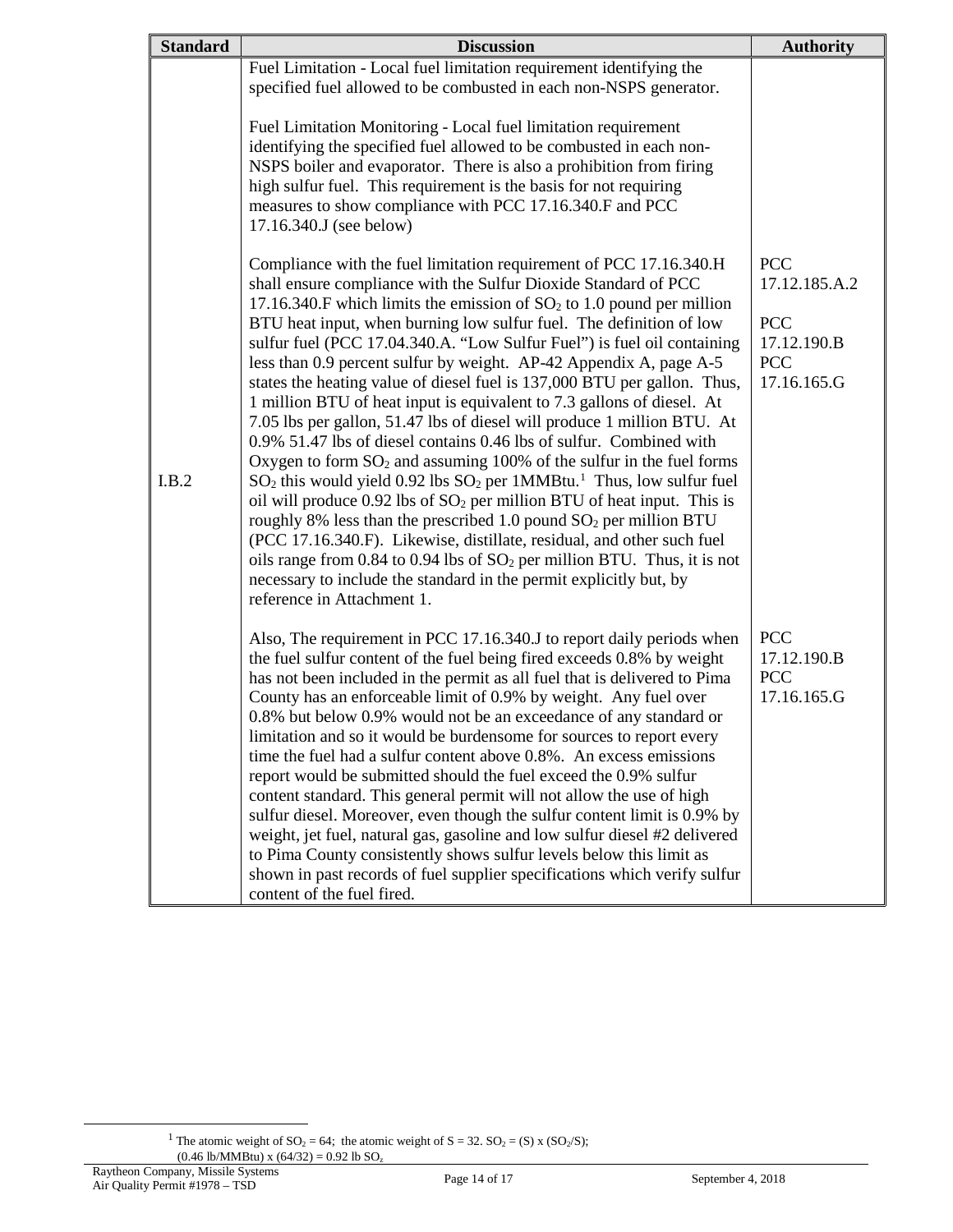| П.   | Boilers and Evaporators - The specific conditions identified in section II of this<br>category apply to all non-NSPS boilers and evaporators at the RMS facility.                                                                                                                                                                                                                                                                                                                                                                                                                                                                                                                                                                                                                                                                                                                                                                                                       |                                                 |
|------|-------------------------------------------------------------------------------------------------------------------------------------------------------------------------------------------------------------------------------------------------------------------------------------------------------------------------------------------------------------------------------------------------------------------------------------------------------------------------------------------------------------------------------------------------------------------------------------------------------------------------------------------------------------------------------------------------------------------------------------------------------------------------------------------------------------------------------------------------------------------------------------------------------------------------------------------------------------------------|-------------------------------------------------|
| II.A | Opacity Standard - By law, the Permittee cannot allow any equipment<br>under his control to emit effluents (such as exhaust from the boiler) that<br>exceed specific values of opacity (the degree to which light cannot pass<br>through the plume of effluent/exhaust.)<br>Internal combustion and external combustion emission units firing<br>natural gas exclusively are inherently compliant with applicable Title<br>17 opacity standards (20% and above) by design. Monitoring and<br>recordkeeping related to these standards provides no substantial<br>environmental benefit. The opacity standards will be included in<br>permits, but there is no need to include monitoring and recordkeeping<br>requirements related to such natural gas combustion in permits issued<br>by this department. Maintenance requirements incorporated in permits<br>provide sufficient means to assure compliance with opacity standards<br>for such natural gas combustion. | <b>PCC</b><br>17.16.040.A                       |
| II.B | On site records retention. Standard Pima County Code records retention<br>schedule.                                                                                                                                                                                                                                                                                                                                                                                                                                                                                                                                                                                                                                                                                                                                                                                                                                                                                     | <b>PCC</b><br>17.12.185.A.4                     |
| III. | Facility Changes - The RMS facility may make a physical change or<br>change in method of operation if the conditions identified for a permit<br>revision are met.                                                                                                                                                                                                                                                                                                                                                                                                                                                                                                                                                                                                                                                                                                                                                                                                       | PCC 17.12.240<br>PCC 17.12.255<br>PCC 17.12.260 |
| IV   | Testing requirements. Opacity – No Requirements                                                                                                                                                                                                                                                                                                                                                                                                                                                                                                                                                                                                                                                                                                                                                                                                                                                                                                                         | PCC 17.20.010                                   |
| IV.B | Since the sulfur content of pipeline quality natural gas is regulated by<br>the Federal Energy Regulatory Commission, identifying that pipeline<br>quality natural gas was fired exclusively in the applicable NSPS boiler<br>would suffice to demonstrate compliance with the fuel limitation<br>standard.                                                                                                                                                                                                                                                                                                                                                                                                                                                                                                                                                                                                                                                             | <b>PCC</b><br>17.12.185.A.3,<br>PCC 17.20.010   |

# **Additional Permit Requirements**

| <b>Standard</b> | <b>Discussion</b>                                                                                                                                                  | <b>Authority</b>                                                                                                     |
|-----------------|--------------------------------------------------------------------------------------------------------------------------------------------------------------------|----------------------------------------------------------------------------------------------------------------------|
|                 | <b>Compliance with Permit Conditions</b><br>This section of the permit identifies generic conditions that are<br>applicable to all Class II and Class III sources. | PCC 17.12.185<br>$A.7.a$ &b,<br><b>PCC</b><br>17.12.185.A.5<br>17.12.040,<br>17.12.185.A.9,<br>and.<br>PCC 17.12.510 |
| H               | The Permittee and Control Officer are provided means of<br>revising, reopening, or terminating the permit for cause.                                               | <b>PCC</b><br>17.12.185.A.7.c                                                                                        |
| Ш               | Duty to provide information<br>The Permittee is required to furnish records to the Control Officer<br>when requested.                                              | PCC 17.12.165.G<br>& PCC<br>17.12.185.A.7.e                                                                          |
| IV              | <b>Severability Clause</b><br>This generic condition provides an avenue for the permit to be<br>enforceable even if a part of the permit is found to be invalid.   | <b>PCC</b><br>17.12.185.A.6                                                                                          |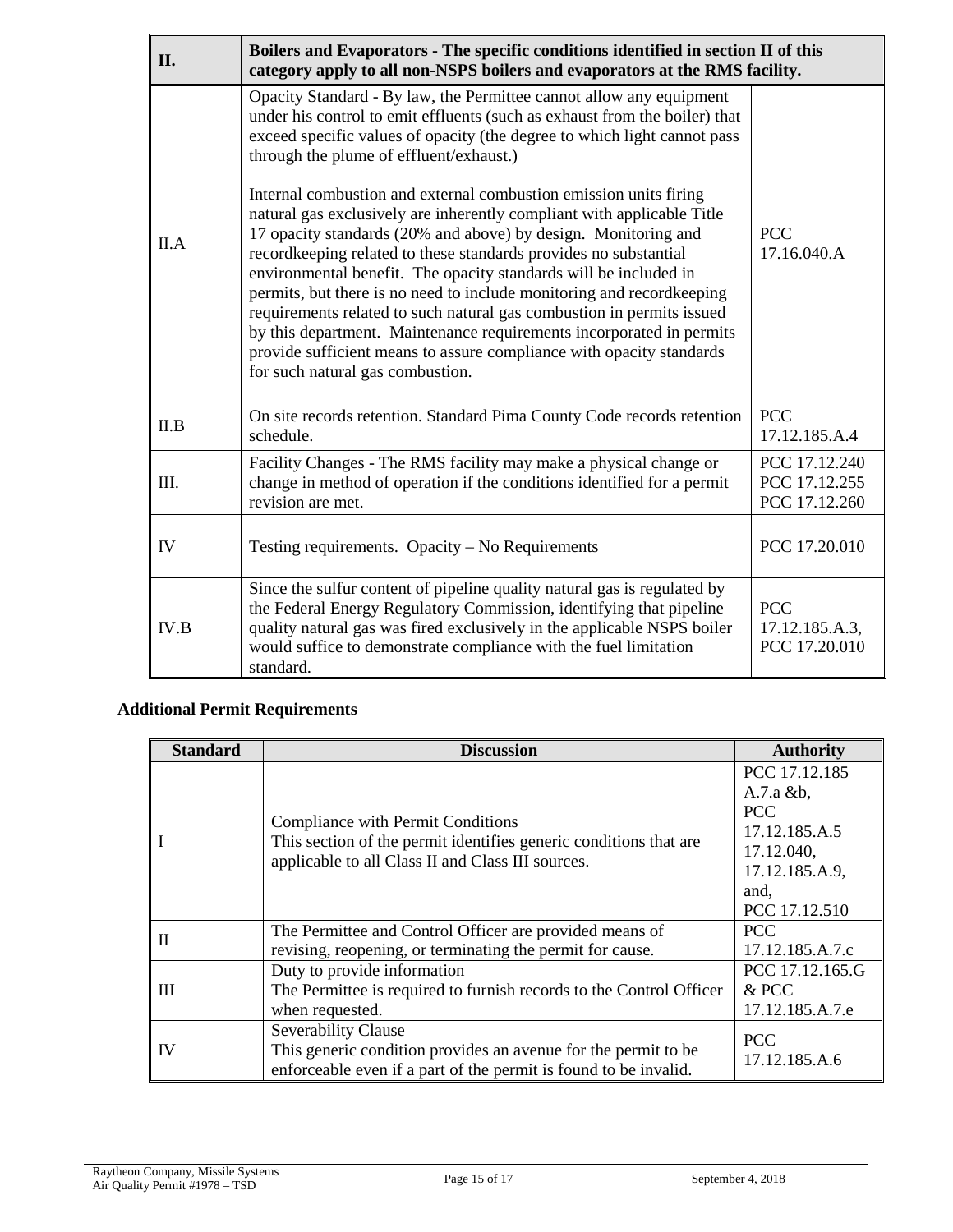#### **VII. Miscellaneous Comments:**

- PCC 17.16.400.C.5 limits the emissions of VOCs from surface coating of miscellaneous metal parts and products. RMS maintains appropriate SDS records to show compliance with the content limits required by this standard. Coating emissions data can be obtained from the MVOCER inventory and for this reason; the requirement of this VOC limiting standard has been omitted from the permit.
- Category C, specific condition II.E.4 of the permit details performance testing requirements for stationary SI internal combustion engines. To clarify, the following definition is provided for identifying a rebuilt SI ICE:

Engine rebuilding means to overhaul an engine or to otherwise perform extensive service on the engine (or on a portion of the engine or engine system). For the purpose of this definition, perform extensive service means to disassemble the engine (or portion of the engine or engine system), inspect and/or replace many of the parts, and reassemble the engine (or portion of the engine or engine system) in such a manner that significantly increases the service life of the resultant engine.

• PCC 17.16.165.C.1 limits the emissions of particulate matter from a fuel burning operation. This rule has not been included in the permit as allowable emissions are well above potential emissions. The Allowable emissions vs. AP-42 emission factor chart illustrates this fact:

AP-42 estimated emissions are demonstrably significantly less than the allowable emissions (at 255 MMBtu/hr input capacity, the allowable emissions rate is 72.3 lb/hr while AP-42 estimates 1.90 lb/hr). Therefore, it is not necessary to include the standard in the permit explicitly but, by reference in Attachment 1.



**Comparison of Emissions of PM-10 from the Combustion of Fuel PCC Allowable vs AP-42 Estimated**